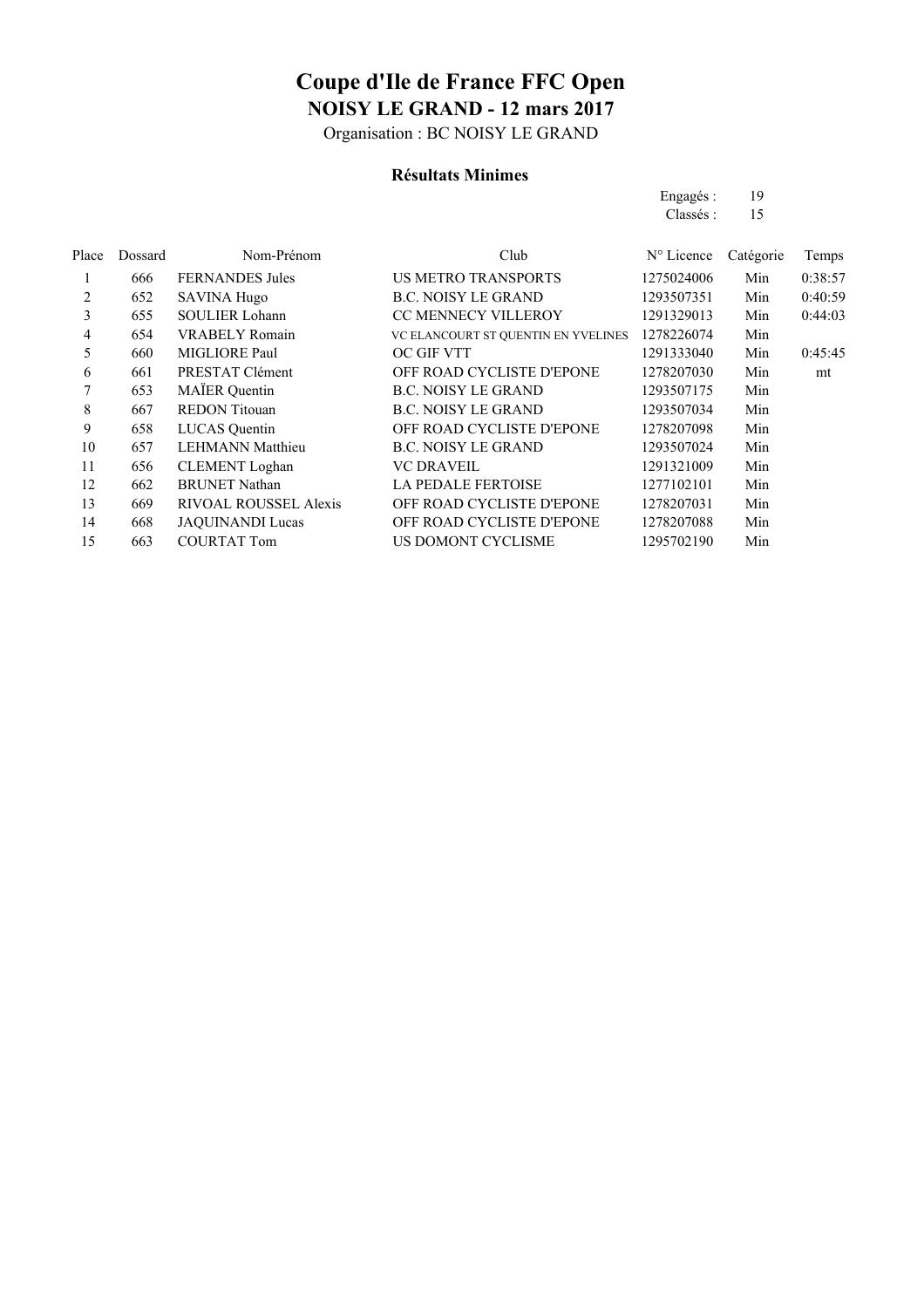Organisation : BC NOISY LE GRAND

#### **Résultats Cadettes**

| Engagés: | 4 |
|----------|---|
| Classés: | 4 |

Partants : 5

| Dossard | Nom-Prénom          | Club                       |             |       | Temps                |
|---------|---------------------|----------------------------|-------------|-------|----------------------|
| 504     | VAZEILLE Amélie     | AL LA CHAPELLE ST URSIN    | 1818288076  | Cad F | 1:04:55              |
| 501     | DALLIER Amélie      | <b>TEAM BONNIERES VTT</b>  | 12788247013 | Cad F |                      |
| 502     | <b>TETART Marie</b> | <b>B.C. NOISY LE GRAND</b> | 1293507036  | Cad F |                      |
| 503     | DEMIAUTTE Léa       | PARISIS A.C. 95            | 1295714009  | Cad F |                      |
|         |                     |                            |             |       | N° Licence Catégorie |

#### **Résultats Minimes Filles**

|       |         |                       |                                     | Classés :           | 5         |         |
|-------|---------|-----------------------|-------------------------------------|---------------------|-----------|---------|
| Place | Dossard | Nom-Prénom            | Club                                | $N^{\circ}$ Licence | Catégorie | Temps   |
|       | 601     | LEDOUX Mathilde       | OC GIF VTT                          | 1291333031          | Min F     | 0:47:50 |
| 2     | 602     | LIGNIER Camille       | <b>ESC MEAUX</b>                    | 1277101022          | Min F     | 0:50:45 |
|       | 603     | <b>RADIER Camille</b> | OFF ROAD CYCLISTE D'EPONE           | 1278207115          | Min F     |         |
| 4     | 604     | KERBIOUET Anaëlle     | VC ELANCOURT ST QUENTIN EN YVELINES | 1278226092          | Min F     |         |
|       | 605     | DUVAL Juliette        | <b>TEAM BONNIERES VTT</b>           | UFO                 | Min F     |         |
|       |         |                       |                                     |                     |           |         |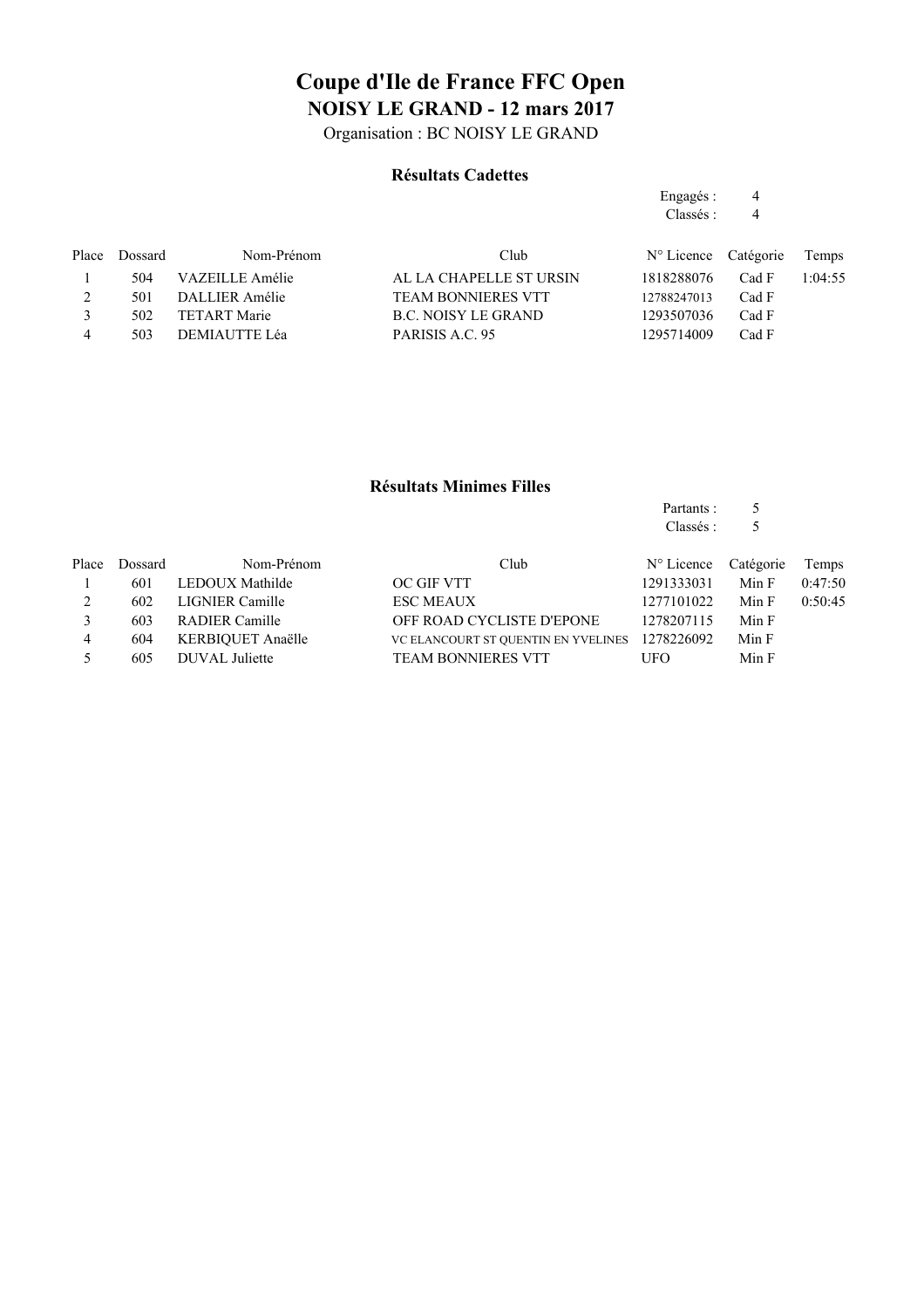Organisation : BC NOISY LE GRAND

#### **Résultats Cadets**

| Engagés: | 23 |
|----------|----|
| Classés: | 23 |

| Place          | Dossard | Nom-Prénom                     | Club                                           | N° Licence | Catégorie | Temps   |
|----------------|---------|--------------------------------|------------------------------------------------|------------|-----------|---------|
| 1              | 574     | PERRET Raphaël                 | OC GIF VTT                                     | 1291333034 | Cad       | 0:50:28 |
| 2              | 552     | RICHARD ANDRADE Florian        | US METRO TRANSPORTS                            | 1275024161 | Cad       | 0:50:47 |
| 3              | 551     | <b>ROYER Maxime</b>            | VC ELANCOURT ST QUENTIN EN YVELINES 1278226044 |            | Cad       |         |
| 4              | 553     | <b>DAVESNE</b> Thomas          | OC GIF VTT                                     | 1291333037 | Cad       |         |
| 5              | 555     | <b>LATOUR Thomas</b>           | <b>ESC MEAUX</b>                               | 1277101131 | Cad       |         |
| 6              | 560     | <b>CASTILLE Noé</b>            | CC IGNY PALAISEAU 91                           | 1291305193 | Cad       |         |
| $\overline{7}$ | 557     | <b>GARIN</b> Maxime            | OFF ROAD CYCLISTE D'EPONE                      | 1278207045 | Cad       |         |
| 8              | 566     | ANSARD Jason                   | <b>AS PUISEAUX</b>                             | 1845106027 | Cad       |         |
| 9              | 556     | <b>VAVASSEUR Maxime</b>        | OFF ROAD CYCLISTE D'EPONE                      | 1278207128 | Cad       |         |
| 10             | 565     | <b>DANIEL Anthony</b>          | TEAM BONNIERES VTT                             | 1278247014 | Cad       |         |
| 11             | 554     | DE SALVO Lucas                 | <b>B.C. NOISY LE GRAND</b>                     | 1293507239 | Cad       |         |
| 12             | 561     | POLETTO Antoine                | VC MONTIGNY BRETONNEUX                         | 1278235311 | Cad       |         |
| 13             | 569     | <b>KERBIQUET Tristan</b>       | VC ELANCOURT ST QUENTIN EN YVELINES            | 1278226070 | Cad       |         |
| 14             | 570     | <b>LABEDAN</b> Mathieu         | TEAM BONNIERES VTT                             | 1278247015 | Cad       |         |
| 15             | 573     | <b>CABY Corentin</b>           | OFF ROAD CYCLISTE D'EPONE                      |            | Cad       |         |
| 16             | 572     | VIDONJA Théo                   | ROUE D'OR CONFLANAISE                          | 1278210124 | Cad       |         |
| 17             | 558     | <b>BOURJON Hugo</b>            | VC ELANCOURT ST QUENTIN EN YVELINES            | 1278226116 | Cad       |         |
| 18             | 559     | <b>LEBARGY</b> Pierre          | OFF ROAD CYCLISTE D'EPONE                      | 1278207029 | Cad       |         |
| 19             | 571     | <b>NOEL Maxime</b>             | PARISIS A.C. 95                                | 1295714020 | Cad       |         |
| 20             | 568     | <b>VIGNERON Hugo</b>           | TEAM BONNIERES VTT                             | <b>UFO</b> | Cad       |         |
| 21             | 563     | <b>ARNAUD SARTHOU Matthieu</b> | VAL D'EUROPE TEAM CYC.                         | 1277145043 | Cad       |         |
| 22             | 567     | <b>BULVESTRE Maxime</b>        | UC BORDS DE MARNE                              | 1294616038 | Cad       |         |
| 23             | 564     | <b>DOMINEAU Nathan</b>         | OFF ROAD CYCLISTE D'EPONE                      | 1278207117 | Cad       |         |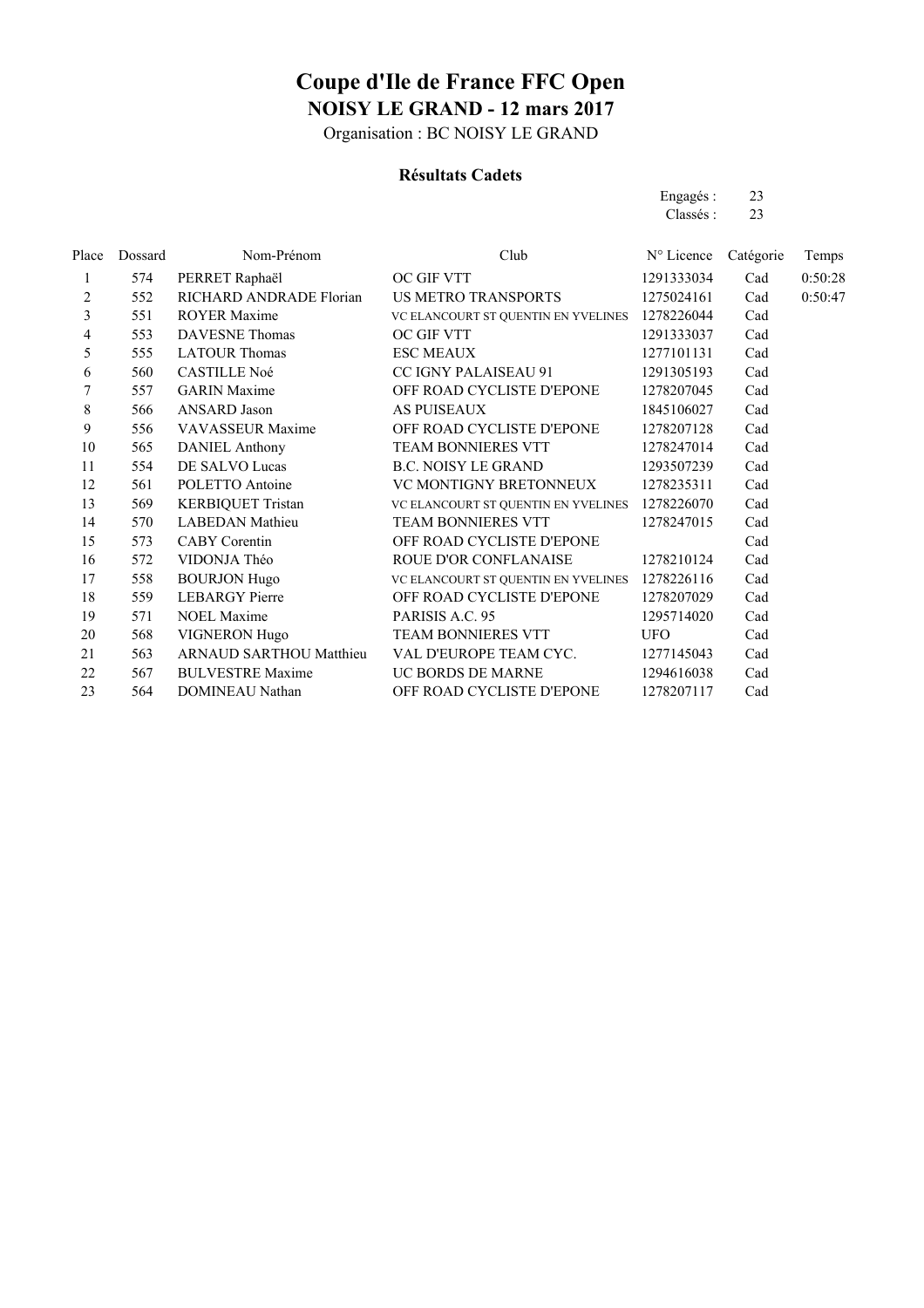Organisation : BC NOISY LE GRAND

#### **Résultats Juniors**

|       |         |                            |                                  | Engagés:            | 21        |                |
|-------|---------|----------------------------|----------------------------------|---------------------|-----------|----------------|
|       |         |                            |                                  | Classés :           | 15        |                |
| Place | Dossard | Nom-Prénom                 | Club                             | $N^{\circ}$ Licence | Catégorie | Temps          |
| 1     | 154     | LE BECHEC Corentin         | OC GIF VTT                       | 1291333011          | Jun       | 1:26:38        |
| 2     | 152     | MISCOPEIN Augustin         | OC GIF VTT                       | 1291333032          | Jun       | 1:27:46        |
| 3     | 171     | <b>LAFOURCADE Pierre</b>   | OC GIF VTT                       |                     | Jun       | 1:29:48        |
| 4     | 155     | <b>ROSSION</b> Tom         | A C BAZANCOURT REIMS             | 0751013276          | Jun       |                |
| 5     | 169     | <b>VAZEILLE Florian</b>    | AL LA CHAPELLE ST URSIN          | 1818288080          | Jun       |                |
| 6     | 159     | <b>BERTRAND Loic</b>       | OC GIF VTT                       | 1291333027          | Jun       |                |
| 7     | 166     | <b>LEFEVRE</b> Alexis      | E C V BOULZICOURT                | 0708042156          | Jun       |                |
| 8     | 153     | THIRIOT Thomas             | US DOMONT CYCLISME               | 1295702197          | Jun       |                |
| 9     | 170     | <b>HAMON Alexandre</b>     | TEAM BONNIERES VTT               | 1278247015          | Jun       |                |
| 10    | 160     | <b>SOUCOURS Erwann</b>     | TEAM BONNIERES VTT               | 1278247010          | Jun       |                |
| 11    | 162     | <b>BERNARD</b> Yohann      | <b>SAACY JOUARRE CYCLISME 77</b> | 1277150018          | Jun       |                |
| 12    | 157     | <b>BONNAUD Maxime</b>      | LAGNY PONTCARRE CYC.             | 1277128111          | Jun       |                |
| 13    | 165     | <b>LECOQ</b> Jules         | LAGNY PONTCARRE CYC.             | 1277128128          | Jun       | 1 <sup>t</sup> |
| 14    | 158     | TREHOUX Clément            | US DOMONT CYCLISME               | 1295702194          | Jun       | 1 <sup>t</sup> |
| 15    | 163     | <b>LONGUEVILLE Anthony</b> | VAL D'EUROPE TEAM CYC.           | 1277145057          | Jun       | 1 <sub>t</sub> |
|       | 161     | LEVIONNOIS Raphaël         | ROUE D'OR CONFLANAISE            | 1278210279          | Jun       | AB             |
|       | 167     | <b>SOULIMAN Bastien</b>    | <b>TEAM BONNIERES VTT</b>        | <b>UFO</b>          | Jun       | AB             |
|       |         |                            |                                  |                     |           |                |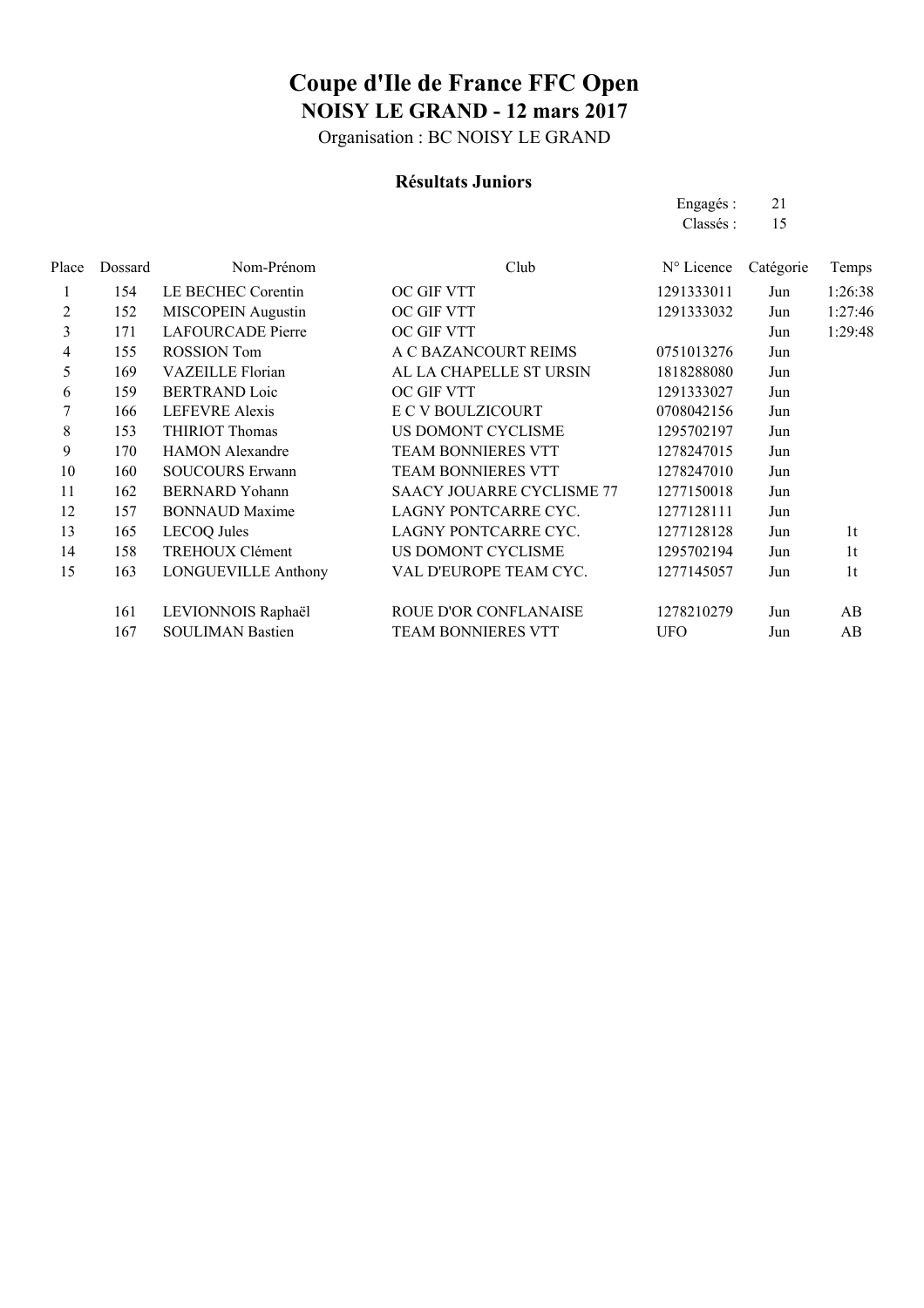Organisation : BC NOISY LE GRAND

### **Résultats Seniors et Juniors Féminines**

|       |         |                          |                                   | Engagés :    | 13        |         |
|-------|---------|--------------------------|-----------------------------------|--------------|-----------|---------|
|       |         |                          |                                   | Classés:     | 13        |         |
| Place | Dossard | Nom-Prénom               | Club                              | N° Licence   | Catégorie | Temps   |
| 1     | 427     | <b>VAUCHELLES Laure</b>  | OLYMPIQUE C.V.O.                  | 1295712184   | Sen F     | 1:22:10 |
| 2     | 422     | <b>STUMPF Fanny</b>      | <b>ESC MEAUX</b>                  | 1277101143   | Sen F     | 1:24:15 |
| 3     | 421     | PHILIPPE BAZIN Perrine   | US DOMONT CYCLISME                | 1295702153   | Sen F     | 1:26:08 |
| 4     | 453     | <b>FONTAINE Elora</b>    | OFF ROAD CYCLISTE D'EPONE         | 1278207044   | Jun F     | 1:26:34 |
| 5     | 454     | <b>HENRY Anaelle</b>     | A C BAZANCOURT REIMS              | 0751013158   | Jun F     | 1:26:40 |
| 6     | 451     | <b>BALY</b> Carla        | <b>B.C. NOISY LE GRAND</b>        | 1293507164   | Jun F     | 1:29:10 |
| 7     | 428     | <b>HUBER Lisa</b>        | <b>ARGENTEUIL VAL DE SEINE 95</b> | 1295708058   | Sen F     | 1:31:45 |
| 8     | 452     | ROST Cynthia             | OFF ROAD CYCLISTE D'EPONE         | 1278207127   | Jun F     |         |
| 9     | 425     | EBERHARDT Inès           | <b>LES SANGLIERS VEXIN VTT</b>    | 1295736026   | Sen F     |         |
| 10    | 455     | RYBAK Cloé               | <b>TEAM BONNIERES VTT</b>         | <b>UFO</b>   | Jun F     |         |
| 11    | 426     | <b>CARRE</b> Léaldine    | <b>CSM VILLENEUVE GARENNE</b>     | 1292420170   | Sen F     |         |
| 12    | 423     | EBERHARDT Camille        | <b>LES SANGLIERS VEXIN VTT</b>    | 1295736008   | Sen F     |         |
|       | 424     | <b>PARMANTIER Sylvie</b> | <b>ISSY TRIATHLON</b>             | <b>FFTRI</b> | Sen F     | NP      |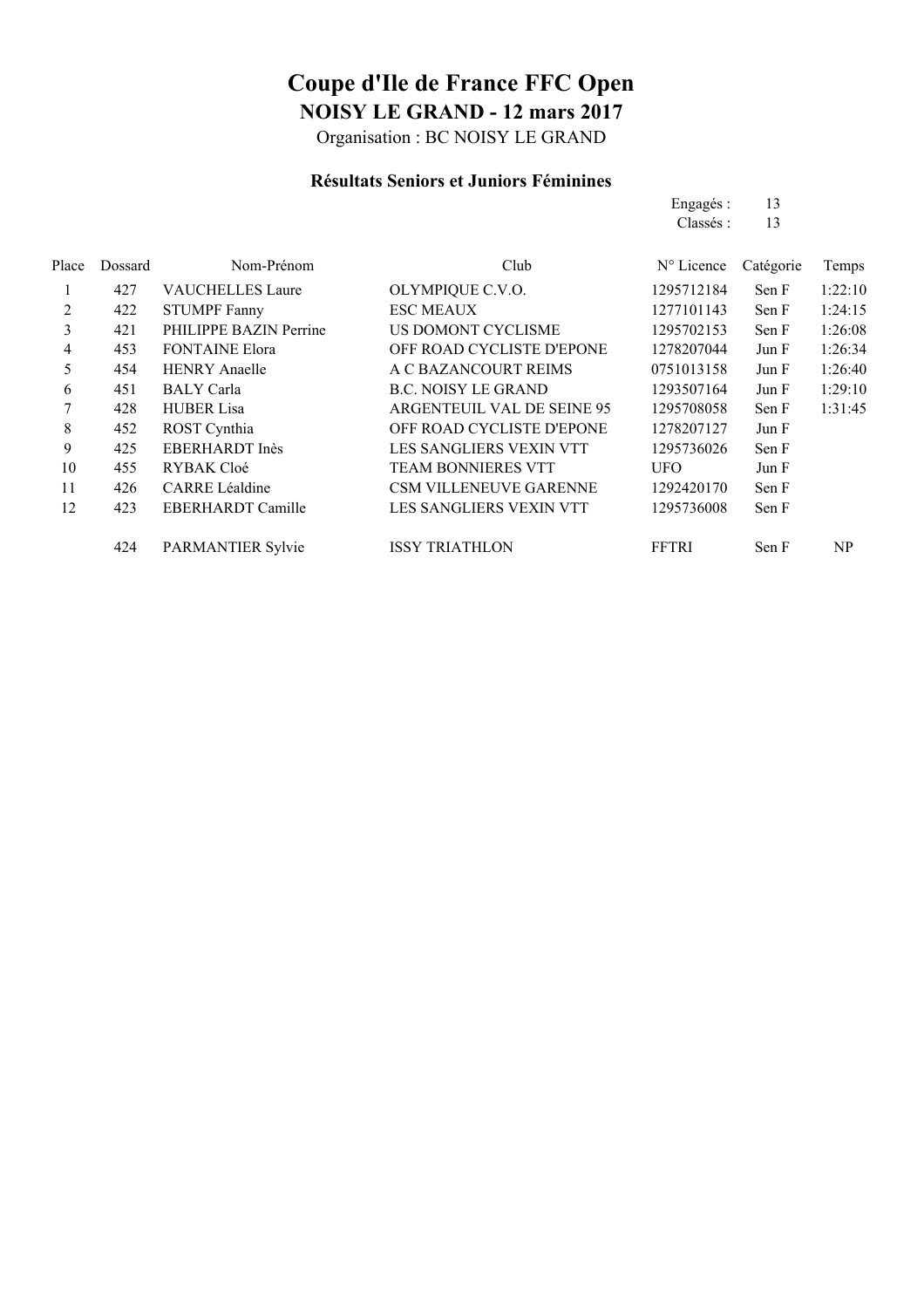Organisation : BC NOISY LE GRAND

### **Résultats Espoirs**

|       |         |                         |                                   | Engagés :  | 19        |                |
|-------|---------|-------------------------|-----------------------------------|------------|-----------|----------------|
|       |         |                         |                                   | Classés :  | 13        |                |
| Place | Dossard | Nom-Prénom              | Club                              | N° Licence | Catégorie | Temps          |
| 1     | 101     | <b>ORCHAMPT</b> Antoine | US DOMONT CYCLISME                | 1295702039 | Esp       | 1:35:11        |
| 2     | 120     | <b>GAGNAIRE Maxime</b>  | <b>SC OLYMPIQUE DIJON</b>         | 0521085215 | Esp       | 1:37:42        |
| 3     | 111     | <b>SOLO</b> Florent     | <b>TEAM BONNIERES VTT</b>         | 1278247012 | Esp       | 1:42:30        |
| 4     | 102     | <b>STUMPF Florian</b>   | <b>ESC MEAUX</b>                  | 1277101144 | Esp       | 1:44:28        |
| 5     | 114     | <b>ROBERT Tom</b>       | <b>ARGENTEUIL VAL DE SEINE 95</b> | 1295708137 | Esp       | 1:46:10        |
| 6     | 103     | <b>GALI</b> Nicolas     | US DOMONT CYCLISME                | 1295702177 | Esp       | 1:48:05        |
| 7     | 110     | PARMENTIER Hugo         | <b>B.C. NOISY LE GRAND</b>        | 1293507196 | Esp       | 1:48:44        |
| 8     | 105     | <b>MARFOUTINE Joss</b>  | ROUE D'OR CONFLANAISE             | 1278210108 | Esp       | 1:50:15        |
| 9     | 104     | <b>GARYGA</b> Baptiste  | OFF ROAD CYCLISTE D'EPONE         | 1278207134 | Esp       | 1:53:08        |
| 10    | 106     | <b>BROCHARD Romain</b>  | OC GIF VTT                        | 1291333016 | Esp       | 1 <sup>t</sup> |
| 11    | 119     | <b>SALIMBENI Alexys</b> | <b>USM VILLEPARISIS</b>           |            | Esp       | 1 <sub>t</sub> |
| 12    | 117     | <b>VALTON Stéphane</b>  | EC MONTGERON VIGNEUX              | 1291307171 | Esp       | 1 <sup>t</sup> |
| 13    | 113     | MALASSIS Grégoire       | VC MONTIGNY BRETONNEUX            | 1278235580 | Esp       | 1 <sub>t</sub> |
|       | 108     | <b>BEYER Julien</b>     | OC GIF VTT                        | 1291333020 | Esp       | AB             |
|       | 115     | LEBERT Aurélien         | <b>TEAM BONNIERES VTT</b>         | <b>UFO</b> | Esp       | AB             |
|       | 118     | LAVIS Jérémy            | <b>TEAM BONNIERES VTT</b>         | <b>UFO</b> | Esp       | AB             |
|       |         |                         |                                   |            |           |                |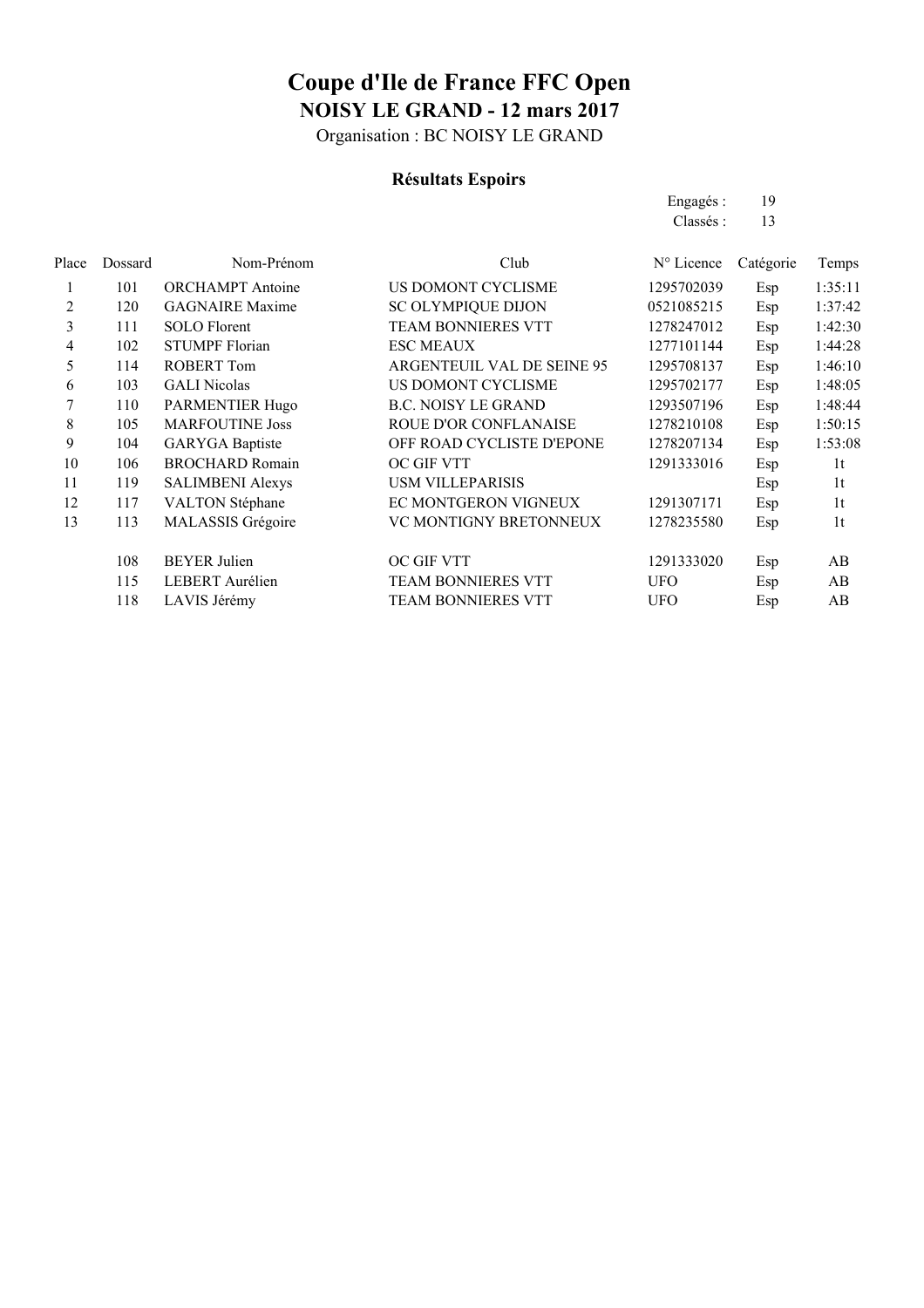Organisation : BC NOISY LE GRAND

#### **Résultats Seniors**

|         |                        |                            | Engagés :           | 16        |                |
|---------|------------------------|----------------------------|---------------------|-----------|----------------|
|         |                        |                            | Classés :           | 13        |                |
| Dossard | Nom-Prénom             | Club                       | $N^{\circ}$ Licence | Catégorie | Temps          |
| 2       | <b>TRAULET</b> Emeric  | US DOMONT CYCLISME         | 1295702199          | Sen       | 1:34:09        |
|         | PHILIPP Renaud         | <b>ESC MEAUX</b>           | 1277101078          | Sen       | 1:39:08        |
| 4       | <b>BAZIN</b> Nicolas   | <b>BH-SRSUNTOUR-KMC</b>    | 1295702163          | Sen       | 1:40:10        |
| 5       | <b>SEZNEC Hoel</b>     | OC GIF VTT                 | 1291333035          | Sen       | 1:43:28        |
| 13      | <b>JOLY</b> Romain     | <b>UC ORLEANS</b>          | 1845071055          | Sen       | 1:44:18        |
| 15      | DANIEL Rémy            | <b>TEAM BONNIERES VTT</b>  | 1278247018          | Sen       | 1:46:00        |
| 16      | LOMBARD Stéphane       | <b>VC GARENNOIS</b>        | 1292407082          | Sen       | 1:48:28        |
| 8       | <b>GRONDIN Loïc</b>    | <b>B.C. NOISY LE GRAND</b> | 1293507308          | Sen       | 1t             |
| 18      | <b>OBERTI</b> Renaud   | <b>CLUB VTT SENLISIEN</b>  | 1960203001          | Sen       | 1 <sub>t</sub> |
| 10      | <b>GOUHIER Vincent</b> | <b>US CRETEIL</b>          | 1294604215          | Sen       | 1 <sub>t</sub> |
| 9       | <b>MARECHAL Yoann</b>  | <b>TEAM HBS CYCLING</b>    | 1277151014          | Sen       | 1 <sup>t</sup> |
| 17      | DIDELOT Julien         | <b>ASL VARREDDES</b>       |                     | Sen       | 1 <sup>t</sup> |
| 11      | <b>CERVESATO Enzo</b>  | OLYMPIQUE C.V.O.           | 1295712116          | Sen       | 2t             |
| 6       | <b>VAILLANT Pierre</b> | OC GIF VTT                 | 1291333022          | Sen       | AB             |
| 12      | <b>BOUCHER Robin</b>   | <b>VCA DU BOURGET</b>      | 1293510088          | Sen       | AB             |
|         |                        |                            |                     |           |                |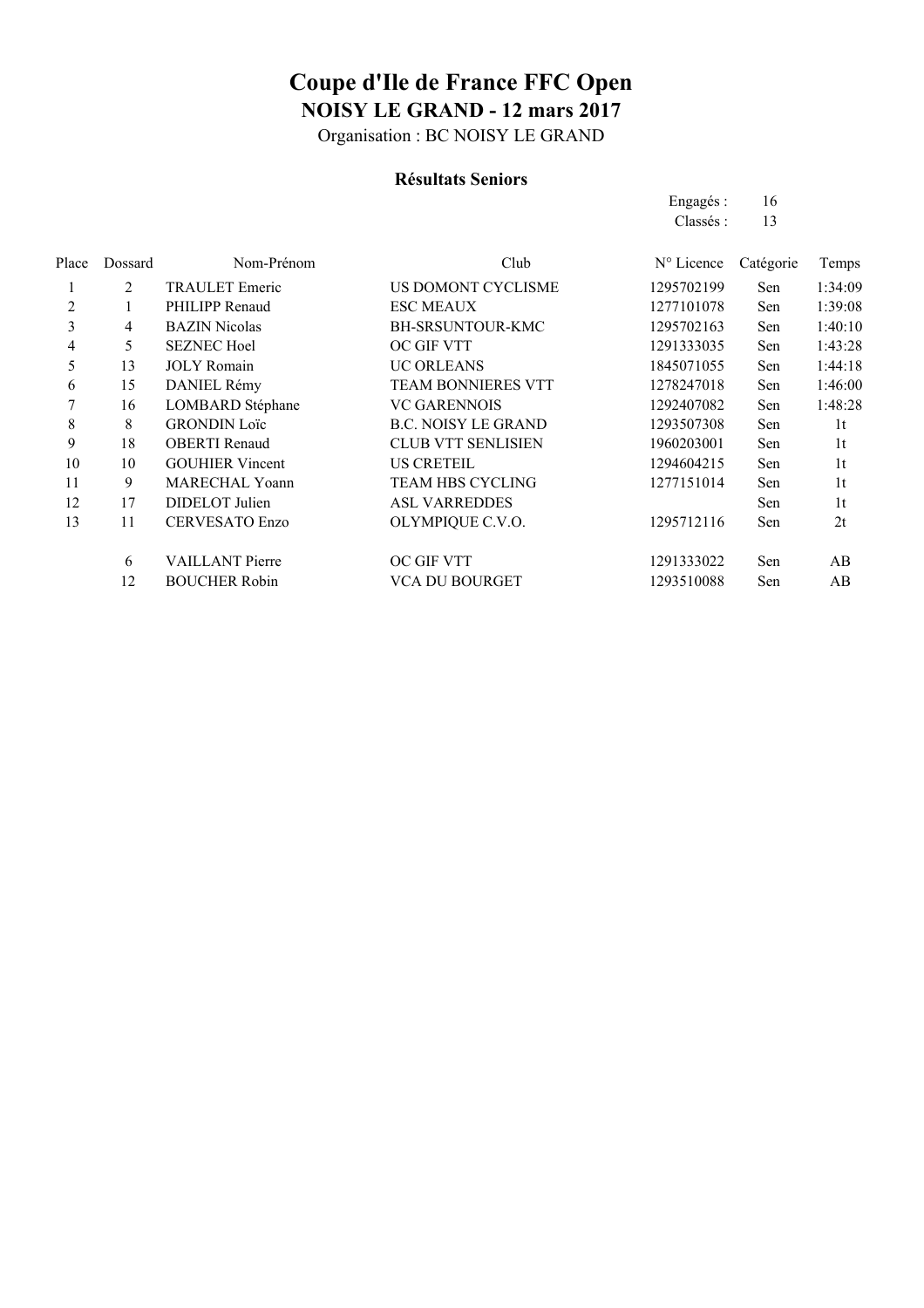Organisation : BC NOISY LE GRAND

### **Résultats Masters 1 et 2**

Engagés : 23 Classés : 20

| 1:39:04<br>1:39:55<br>1:42:55 |
|-------------------------------|
|                               |
|                               |
|                               |
| 1:44:14                       |
| 1:50:10                       |
| 1:52:04                       |
| 1:52:17                       |
| 1:52:20                       |
|                               |
|                               |
| 1 <sub>t</sub>                |
| 1t                            |
| 1 <sub>t</sub>                |
| 1t                            |
| 1 <sub>t</sub>                |
| 1 <sub>t</sub>                |
| 2t                            |
| 2t                            |
| 2t                            |
| 2t                            |
| AB                            |
|                               |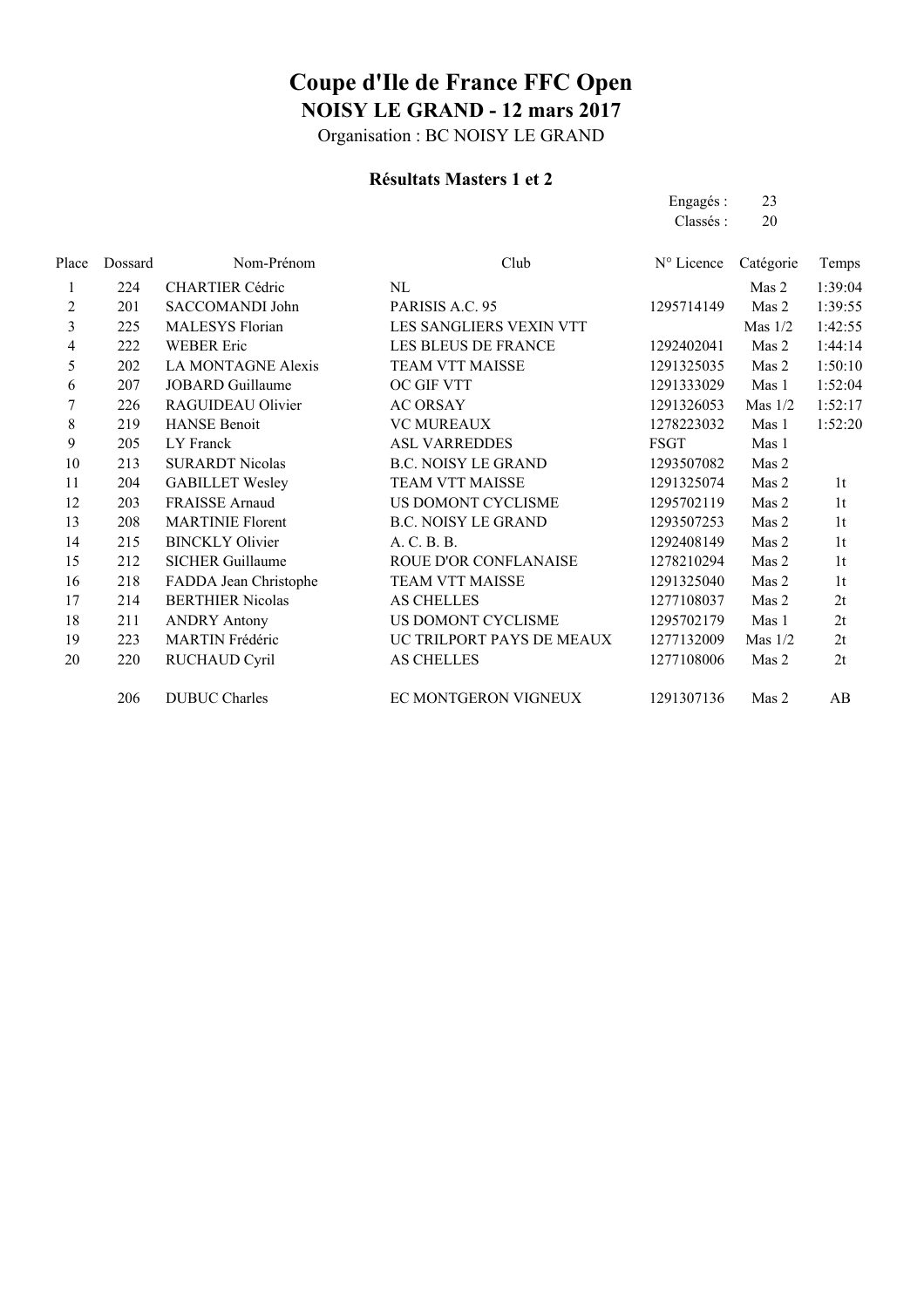Organisation : BC NOISY LE GRAND

### **Résultats Masters 3-4-5**

|                |         |                             |                                     | Engagés:<br>Classés: | 52<br>48  | dont 32 M              |
|----------------|---------|-----------------------------|-------------------------------------|----------------------|-----------|------------------------|
| Place          | Dossard | Nom-Prénom                  | Club                                | N° Licence           | Catégorie | Temps                  |
| $\mathbf{1}$   | 301     | ROTGER Frédéric             | PARISIS A.C. 95                     | 1295714377           | Mas 3     | 1:24:38                |
| $\overline{c}$ | 327     | <b>NAYENER Julien</b>       | <b>EC SARTROUVILLE</b>              | 1278213035           | Mas 3     | 1:25:10                |
| $\mathfrak{Z}$ | 303     | <b>DURAND</b> Alexis        | VC ELANCOURT ST QUENTIN EN YVELINES | 1278226006           | Mas 3     |                        |
| 4              | 333     | <b>CARREIRA</b> Jean-Pierre | <b>B.C. NOISY LE GRAND</b>          | 1293507074           | Mas 3     |                        |
| 5              | 304     | DEL DIN Stéphane            | <b>ESC MEAUX</b>                    | 1277101103           | Mas 4     |                        |
| 6              | 306     | MADEC Stéphane              | PARISIS A.C. 95                     | 1295714174           | Mas 3     |                        |
| $\tau$         | 372     | <b>CRENEL Didier</b>        | US DOMONT CYCLISME                  | 1295702037           | Mas 5     | 1:31:45                |
| $\,$ 8 $\,$    | 371     | PICCIN Michel               | TEAM VTT MAISSE                     | 1291325056           | Mas 5     |                        |
| 9              | 374     | <b>POITEVIN Francis</b>     | US DOMONT CYCLISME                  | 1295702006           | Mas 5     |                        |
| 10             | 325     | <b>HUBER Christophe</b>     | ARGENTEUIL VAL DE SEINE 95          | 1295708068           | Mas 4     |                        |
| 11             | 373     | <b>AMIOT Gilles</b>         | <b>VC MUREAUX</b>                   | 1278223044           | Mas 5     |                        |
| 12             | 326     | <b>IACCHETTI David</b>      | <b>VC BEAUCHAMP</b>                 | 1295715028           | Mas 3     |                        |
| 13             | 320     | LE MOAL Yannick             | EC MORSANG SUR ORGE                 | 1291339006           | Mas 4     |                        |
| 14             | 312     | <b>ATZERT</b> Alexandre     | <b>B.C. NOISY LE GRAND</b>          | 1293507098           | Mas 3     |                        |
| 15             | 375     | <b>MEYER Raoul</b>          | EC MONTGERON VIGNEUX                | 1291307234           | Mas 5     |                        |
| 16             | 376     | <b>LELONG Olivier</b>       | <b>ASL VARREDDES</b>                | 1277107009           | Mas 5     |                        |
| 17             | 332     | <b>BIDENNE Loïc</b>         | NL                                  |                      | Mas 3/4   |                        |
| 18             | 311     | <b>BRAUD</b> Christophe     | <b>JS FERTE GAUCHER</b>             | 1277114159           | Mas 4     |                        |
| 19             | 377     | <b>LABARRE</b> Christophe   | MOHAWK'S TEAM                       | 1295733006           | Mas 5     |                        |
| 20             | 382     | <b>DORISON</b> Pierre       | TEAM OISE ORGANISATION              | 1960150002           | Mas 5     |                        |
| 21             | 302     | <b>CORBEAU Laurent</b>      | EC MONTGERON VIGNEUX                | 1291307045           | Mas 4     |                        |
| 22             | 383     | <b>LIEURON Franck</b>       | A. C. B. B.                         | 1292408051           | Mas 5     |                        |
| 23             | 307     | <b>GIRARD</b> Christophe    | <b>ESC MEAUX</b>                    | 1277101294           | Mas 3     |                        |
| 24             | 310     | <b>PARMENTIER Franck</b>    | <b>B.C. NOISY LE GRAND</b>          | 1293507203           | Mas 4     |                        |
| 25             | 316     | <b>CHATAIGNER Dominique</b> | AC POMMEUSE BOISSY                  | 1277130019           | Mas 4     |                        |
| 26             | 390     | CASTILLO Frédéric           | VC FONTAINEBLEAU AVON               | 1277113077           | Mas 5     |                        |
| 27             | 378     | <b>DOMINGUES Philippe</b>   | <b>B.C. NOISY LE GRAND</b>          | 1293507347           | Mas 5     |                        |
| 28             | 313     | <b>MICHOUT Eric</b>         | US MAULE CYCLISME                   | 1278228161           | Mas 4     | 1 <sub>t</sub>         |
| 29             | 324     | FERNANDES José              | <b>US METRO TRANSPORTS</b>          | 1275024108           | Mas 3     | 1 <sub>t</sub>         |
| 30             | 323     | <b>BUZON</b> Franck         | <b>B.C. NOISY LE GRAND</b>          | 1293507018           | Mas 3     | 1 <sub>t</sub>         |
| 31             | 331     | <b>BERTRAND Thierry</b>     | <b>ESC MEAUX</b>                    | 1277101125           | Mas 3     | 1 <sub>t</sub>         |
| 32             | 315     | <b>BASTIANA</b> Christian   | <b>CM AUBERVILLIERS 93</b>          | 1293505126           | Mas 3     | 1 <sub>t</sub>         |
| 33             | 314     | <b>MARTEL Alexis</b>        | A. SOISY ENGHIEN LA BARRE           | 1295713153           | Mas 4     | 1 <sub>t</sub>         |
| 34             | 328     | <b>PHEDRE Georges</b>       | <b>B.C. NOISY LE GRAND</b>          | 1293507119           | Mas 4     | 1 <sub>t</sub>         |
| 35             | 381     | <b>BERNARD Alain</b>        | VC ELANCOURT ST QUENTIN EN YVELINES | 1278226113           | Mas 5     | 1 <sub>t</sub>         |
| 36             | 317     | <b>LEBRETHON Olivier</b>    | A. C. B. B.                         | 1292408138           | Mas 4     | 1 <sub>t</sub>         |
| 37             | 379     | <b>EBERHARDT Luc</b>        | LES SANGLIERS VEXIN VTT             | 1295736018           | Mas 5     | 1 <sub>t</sub>         |
| 38             | 329     | PRESTAT Franck              | OFF ROAD CYCLISTE D'EPONE           | 1278207070           | Mas 3     | 1 <sub>t</sub>         |
| 39             | 384     | <b>MAGNERON Eric</b>        | EC BOUCLES DE LA MARNE              | 1277126025           | Mas 5     | 1 <sub>t</sub>         |
| 40             | 388     | NOËL Franck                 | <b>LES KOYOTES</b>                  | 1275003006           | Mas 5     | 1 <sub>t</sub>         |
| 41             | 319     | <b>MERGUIN Fabrice</b>      | <b>CSM PUTEAUX</b>                  | 1292401002           | Mas 4     | 1 <sub>t</sub>         |
| 42             | 385     | MOLINARIO Paul              | EC MORSANG SUR ORGE                 | 1291339003           | Mas 5     | 1 <sub>t</sub>         |
| 43             | 386     | <b>MEYER Gilles</b>         | NL                                  |                      | Mas 5     | 2t                     |
|                | 305     | PAUCHARD Stéphane           | <b>ESC MEAUX</b>                    | 1277101266           | Mas 4     | AB                     |
|                | 318     | <b>STUMPF Franck</b>        | <b>ESC MEAUX</b>                    | 1277101145           | Mas 4     | AB                     |
|                | 321     | <b>LUPPI</b> David          | <b>AS CHELLES</b>                   | 1277108016           | Mas 4     | AB                     |
|                | 387     | <b>ORSATTONI</b> Philippe   | $\rm NL$                            |                      | Mas 5     | $\mathbf{A}\mathbf{B}$ |
|                | 389     | PAJOT Pascal                | $\rm NL$                            |                      | Mas 5     | $\mathbf{A}\mathbf{B}$ |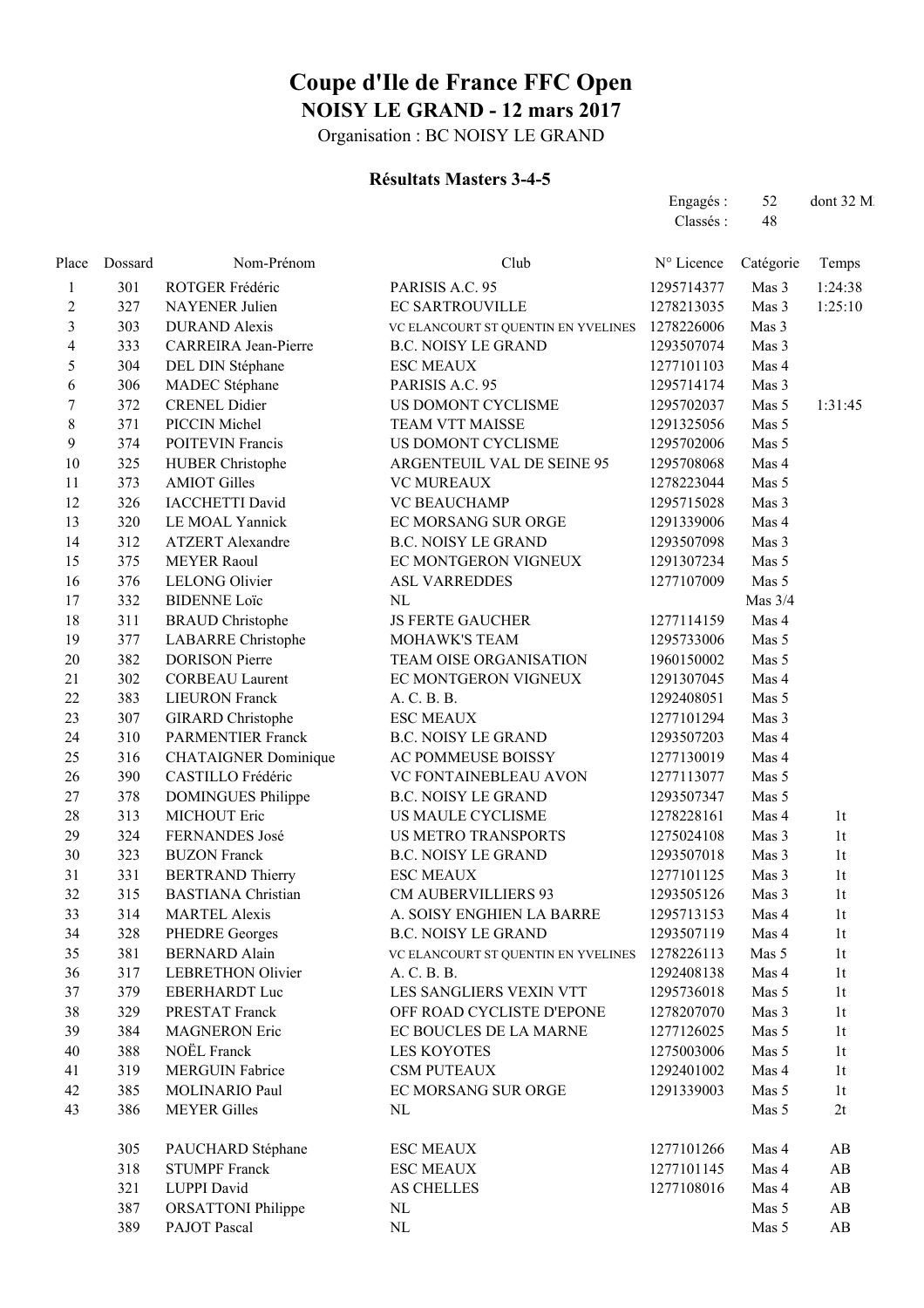Organisation : BC NOISY LE GRAND

#### **Résultats Masters 5**

|       |         |                           |                                     | Engagés:   | 20        |                |
|-------|---------|---------------------------|-------------------------------------|------------|-----------|----------------|
|       |         |                           |                                     | Classés:   | 17        |                |
| Place | Dossard | Nom-Prénom                | Club                                | N° Licence | Catégorie | Temps          |
| 1     | 372     | <b>CRENEL Didier</b>      | US DOMONT CYCLISME                  | 1295702037 | Mas 5     | 1:31:45        |
| 2     | 371     | PICCIN Michel             | <b>TEAM VTT MAISSE</b>              | 1291325056 | Mas 5     |                |
| 3     | 374     | <b>POITEVIN Francis</b>   | US DOMONT CYCLISME                  | 1295702006 | Mas 5     |                |
| 4     | 373     | <b>AMIOT Gilles</b>       | <b>VC MUREAUX</b>                   | 1278223044 | Mas 5     |                |
| 5     | 375     | <b>MEYER Raoul</b>        | EC MONTGERON VIGNEUX                | 1291307234 | Mas 5     |                |
| 6     | 376     | <b>LELONG Olivier</b>     | <b>ASL VARREDDES</b>                | 1277107009 | Mas 5     |                |
| 7     | 377     | <b>LABARRE</b> Christophe | <b>MOHAWK'S TEAM</b>                | 1295733006 | Mas 5     |                |
| 8     | 382     | <b>DORISON</b> Pierre     | <b>TEAM OISE ORGANISATION</b>       | 1960150002 | Mas 5     |                |
| 9     | 383     | <b>LIEURON Franck</b>     | A. C. B. B.                         | 1292408051 | Mas 5     |                |
| 10    | 390     | CASTILLO Frédéric         | <b>VC FONTAINEBLEAU AVON</b>        | 1277113077 | Mas 5     |                |
| 11    | 378     | <b>DOMINGUES Philippe</b> | <b>B.C. NOISY LE GRAND</b>          | 1293507347 | Mas 5     |                |
| 12    | 381     | <b>BERNARD Alain</b>      | VC ELANCOURT ST QUENTIN EN YVELINES | 1278226113 | Mas 5     | 1 <sub>t</sub> |
| 13    | 379     | <b>EBERHARDT Luc</b>      | LES SANGLIERS VEXIN VTT             | 1295736018 | Mas 5     | 1 <sub>t</sub> |
| 14    | 384     | <b>MAGNERON Eric</b>      | EC BOUCLES DE LA MARNE              | 1277126025 | Mas 5     | 1 <sub>t</sub> |
| 15    | 388     | NOËL Franck               | <b>LES KOYOTES</b>                  | 1275003006 | Mas 5     | 1 <sub>t</sub> |
| 16    | 385     | <b>MOLINARIO Paul</b>     | EC MORSANG SUR ORGE                 | 1291339003 | Mas 5     | 1t             |
| 17    | 386     | <b>MEYER Gilles</b>       | NL                                  |            | Mas 5     | 2t             |
|       | 387     | <b>ORSATTONI</b> Philippe | NL                                  |            | Mas 5     | AB             |
|       | 389     | <b>PAJOT</b> Pascal       | NL                                  |            | Mas 5     | AB             |
|       | 380     | <b>LIGNIER Pascal</b>     | <b>ESC MEAUX</b>                    | 1277101023 | Mas 5     | NP             |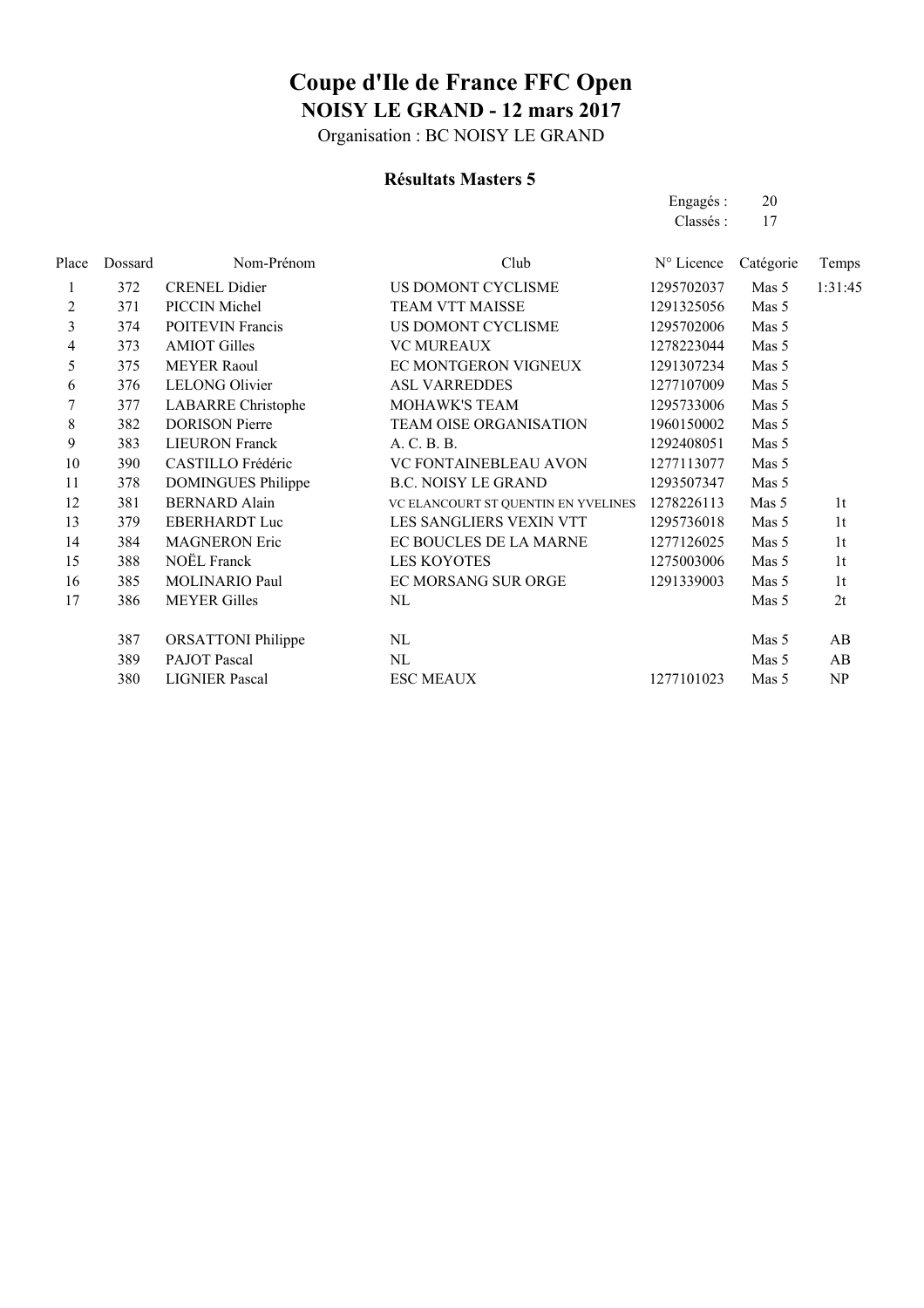Organisation : BC NOISY LE GRAND

#### **Résultats Tandems**

|       |                  |                       |                      | Engagés :           | 8         |         |
|-------|------------------|-----------------------|----------------------|---------------------|-----------|---------|
|       |                  |                       |                      | Classés:            | 6         |         |
| Place | Dossard          | Nom-Prénom            | Club                 | $N^{\circ}$ Licence | Catégorie | Temps   |
| 1     | 402a             | <b>SOUFFLET David</b> | <b>ASL VARREDDES</b> | 1277107013          | Tan       | 1:37:58 |
|       | 402 <sub>b</sub> | <b>TRACHET Alexis</b> | <b>ASL VARREDDES</b> | 1277107007          | Tan       |         |
| 2     | 401a             | DOS REIS William      | <b>ASL VARREDDES</b> | 1277107019          | Tan       |         |
|       | 401 <sub>b</sub> | ROLLAND Yan           | <b>ASL VARREDDES</b> | 1277107008          | Tan       |         |
| 3     | 404a             | MELO Christian        | <b>VC DRAVEIL</b>    | 1291321002          | Tan       | 1T      |
|       | 404b             | <b>CLEMENT</b> Joël   | <b>VC DRAVEIL</b>    | 1291321005          | Tan       | 1T      |
|       | 403a             | <b>AUBRIOT David</b>  | <b>ASL VARREDDES</b> | <b>FSGT</b>         | Tan       | AB      |
|       | 403 <sub>b</sub> | <b>COUSSEGAL Marc</b> | <b>ASL VARREDDES</b> | FSGT                | Tan       | AB      |
|       |                  |                       |                      |                     |           |         |